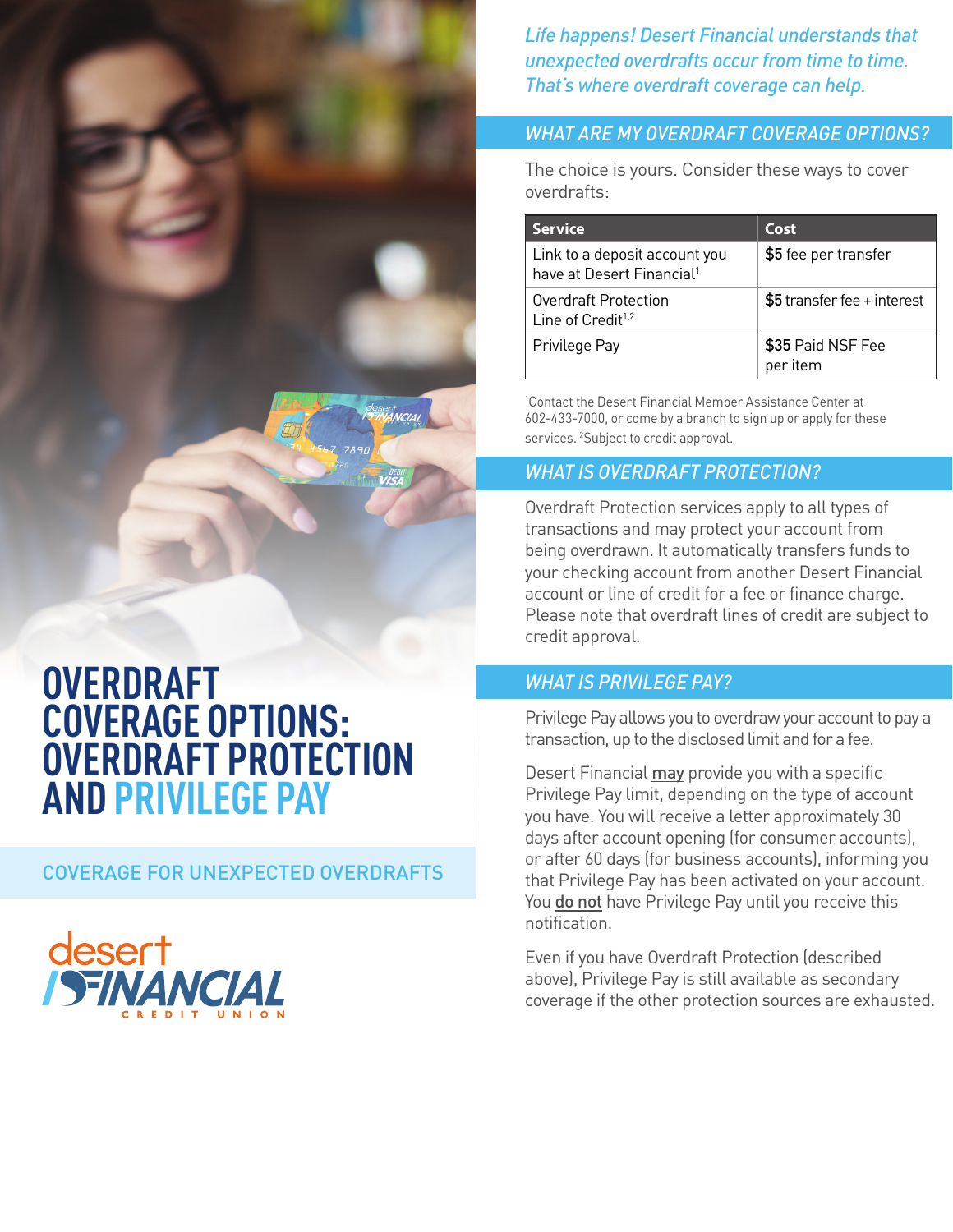# *WHAT TYPES OF TRANSACTIONS DOES PRIVILEGE PAY COVER?*

The types of transactions covered by Privilege Pay depend on the coverage selected. Refer to the chart on the right for more information.

If you choose Full Coverage, all the transaction types listed in Standard Coverage are included, along with ATM withdrawals and everyday debit card transactions. Desert Financial will not authorize overdrafts for ATM withdrawals and everyday debit card transactions on consumer accounts unless you give us your consent to pay these overdrafts by electing Full Coverage.\* Business accounts automatically have Full Coverage.\*

|                                                            | <b>Standard Coverage</b><br>(No action required) | <b>Full Coverage</b><br>*(Your consent required) |
|------------------------------------------------------------|--------------------------------------------------|--------------------------------------------------|
| <b>Checks</b>                                              | X                                                |                                                  |
| <b>ACH - Automatic Debits</b>                              | X                                                | X                                                |
| <b>Recurring Debit Card Payments</b>                       | Χ                                                | Χ                                                |
| <b>Online Bill Pay Items</b>                               | X                                                | Χ                                                |
| <b>On-us Checks Cashed at Our</b><br><b>Teller Windows</b> | χ                                                | X                                                |
| <b>ATM Withdrawals</b>                                     |                                                  | $X^*$                                            |
| <b>Everyday Debit Card Purchases</b>                       |                                                  | X*                                               |

Please be aware that the Privilege Pay amount is not included in your balance you receive in the app, online banking, telephone banking or Desert Financial ATMs.

#### *HOW MUCH DOES PRIVILEGE PAY COST?*

The Paid NSF Fee of \$35 per transaction will be imposed for overdrafts created by checks, ACH, pointof-sale transactions, ATM withdrawals or by other electronic means. If multiple items would overdraw your account on the same day, each item would be assessed the appropriate fee. This is the same fee that Desert Financial charges for items returned to the payee due to insufficient funds.

For consumer accounts, there is a maximum of four Paid NSF Fees or Unpaid NSF Fees (\$140) per processing day that will be charged. Desert Financial will not charge a Paid NSF Fee if a consumer account is overdrawn by \$5 or less. These exceptions do not apply to business accounts.

All fees and charges will be included as part of the Privilege Pay limit amount. Your account may become overdrawn in excess of the Privilege Pay limit as a result of the assessment of a fee. The total negative balance, including all fees and charges, is due and payable upon demand. All owners of an account will be jointly and severally liable for all such amounts as described in the Statements of Terms, Conditions and Disclosures.

.

### *WHAT IF I DON'T WANT PRIVILEGE PAY?*

You can request to discontinue the Privilege Pay service in its entirety at any time by contacting the Desert Financial Member Assistance Center at 602-433-7000. Without Privilege Pay, your insufficient funds items will be returned to the payee and/or declined at the point of purchase, unless you have Overdraft Protection available to cover the item(s). You will be charged the standard Unpaid NSF Fee of \$35 for all returned items.

#### *WHAT IF I WANT DESERT FINANCIAL TO PAY MY ATM WITHDRAWALS AND EVERYDAY DEBIT CARD OVERDRAFTS (FULL COVERAGE)?*

If you want Desert Financial to authorize and pay overdrafts caused by ATM withdrawals and everyday debit card transactions (Full Coverage), tell Desert Financial by using one of the following methods:

- *• Call the Desert Financial Member Assistance Center at 602-433-7000*
- *• Log into your account through online banking at DesertFinancial.com*
- *• Visit one of Desert Financial's convenient branch locations*
- *• Complete the Consent Form, which was previously provided to you and is available at any branch, then mail it to Desert Financial at Attn: Member Assistance Center, P.O. Box 2945, Phoenix, AZ 85062-2945*

*NOTE: Business accounts automatically have access to Privilege Pay for ATM withdrawals and everyday debit card transactions (Full Coverage).*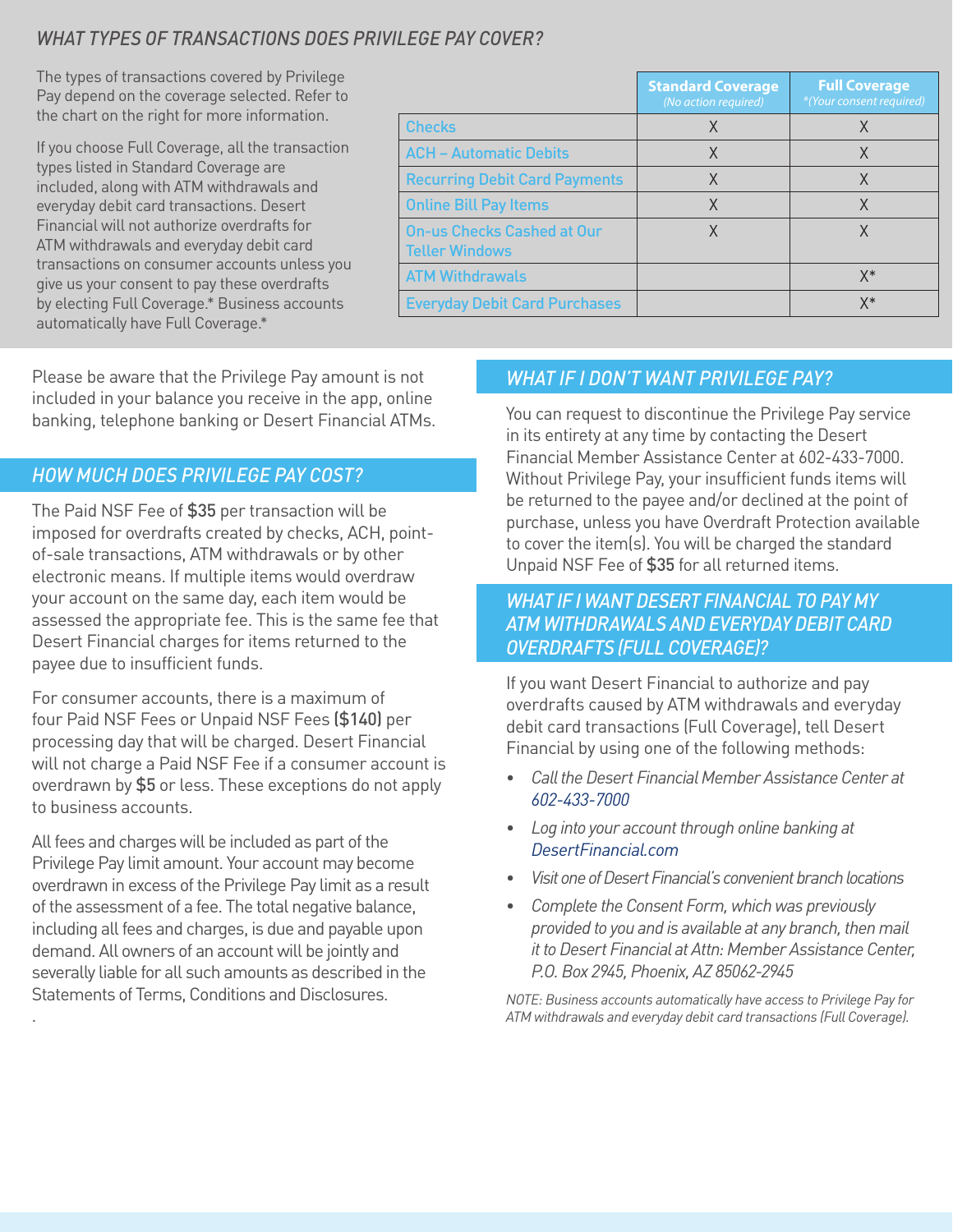#### *WHAT ELSE DO I NEED TO KNOW?*

- *•* This describes the posting order to determine overdrafts. Our general policy is to post items throughout the day and to post credits before debits. The following transactions post in the order in which they are received: teller transactions and other force post items, recurring non-PIN point-of-sale transactions, ATM transactions, non-PIN point-of-sale transactions, PIN point-of-sale transactions, ACH credits, ACH debits, external transfers, scheduled disbursements, automatic loan payments and then on-us check clearing. However, exceptions may occur. Because of the many ways Desert Financial allows you to access your account, the posting order of individual items may differ from this general policy. Holds on funds — as described in this brochure — and the order in which transactions are posted may impact the total amount of Paid NSF Fees or Unpaid NSF Fees assessed.
- *•* A single larger overdraft will result in just one Paid NSF Fee, as opposed to multiple smaller overdrafts.
- *•* Although under applicable card network rules, Desert Financial may be obligated to pay some unauthorized debit card transactions, Desert Financial will not authorize debit card or ATM transactions unless there are sufficient available funds (including overdraft coverage) to cover the transactions and the amount of any fee(s).
- *•* Giving Desert Financial your consent to pay everyday debit card and ATM overdrafts may result in you incurring Paid NSF Fees for transactions that Desert Financial would otherwise be required to pay without assessing a Paid NSF Fee. However, this may allow Desert Financial to authorize transactions up to the amount of your Privilege Pay limit.
- *•* Desert Financial authorizes and pays transactions using the available balance in your account. Desert Financial may place a hold on deposited funds in accordance with the Funds Availability policy as stated in the most recent Statements of Terms, Conditions and Disclosures, which will reduce the amount of your available balance. The available balance for checks, ACH items and recurring debit card transactions is comprised of the ledger balance, minus any holds on deposited funds and

any debit card holds, plus the amount of the Privilege Pay limit and any available overdraft protection. The available balance for ATM and everyday debit card transactions on accounts with Standard Coverage is the ledger balance, minus any holds on deposited funds and any debit card holds, plus any available overdraft protection, but does NOT include the Privilege Pay Limit. For accounts with Full Coverage, the Privilege Pay Limit is included in the available balance for authorizing ATM and everyday debit card transactions. If the available balance is not sufficient to cover a transaction, any available overdraft protection source and/or the amount of the Privilege Pay limit may be used to authorize and pay a transaction.

- *•* Desert Financial will place a hold on your account for any authorized debit card transaction until the transaction settles (usually within two business days) or as permitted by card network rules. In some cases, the hold may exceed the amount of the transaction. When the hold ends, the funds are released and returned to the available balance in your account. If your account is overdrawn after the held funds are added to the available balance and the transaction is posted to the available balance, a Paid NSF Fee may be assessed.
- *•* Except as described in this brochure, Desert Financial will not pay items if your account and other sources do not contain sufficient funds (including the Privilege Pay limit) to cover the item(s) and the amount of any fee(s).
- *•* Privilege Pay is not a line of credit; it is a discretionary overdraft service that can be withdrawn at any time without prior notice.
- *•* Privilege Pay may be discontinued if you default on any loan or other obligation to Desert Financial, your account becomes subject to any legal or administrative order or levy, or if you fail to maintain your account in good standing by not bringing your account to a positive balance within 30 days of the initial overdraft date.